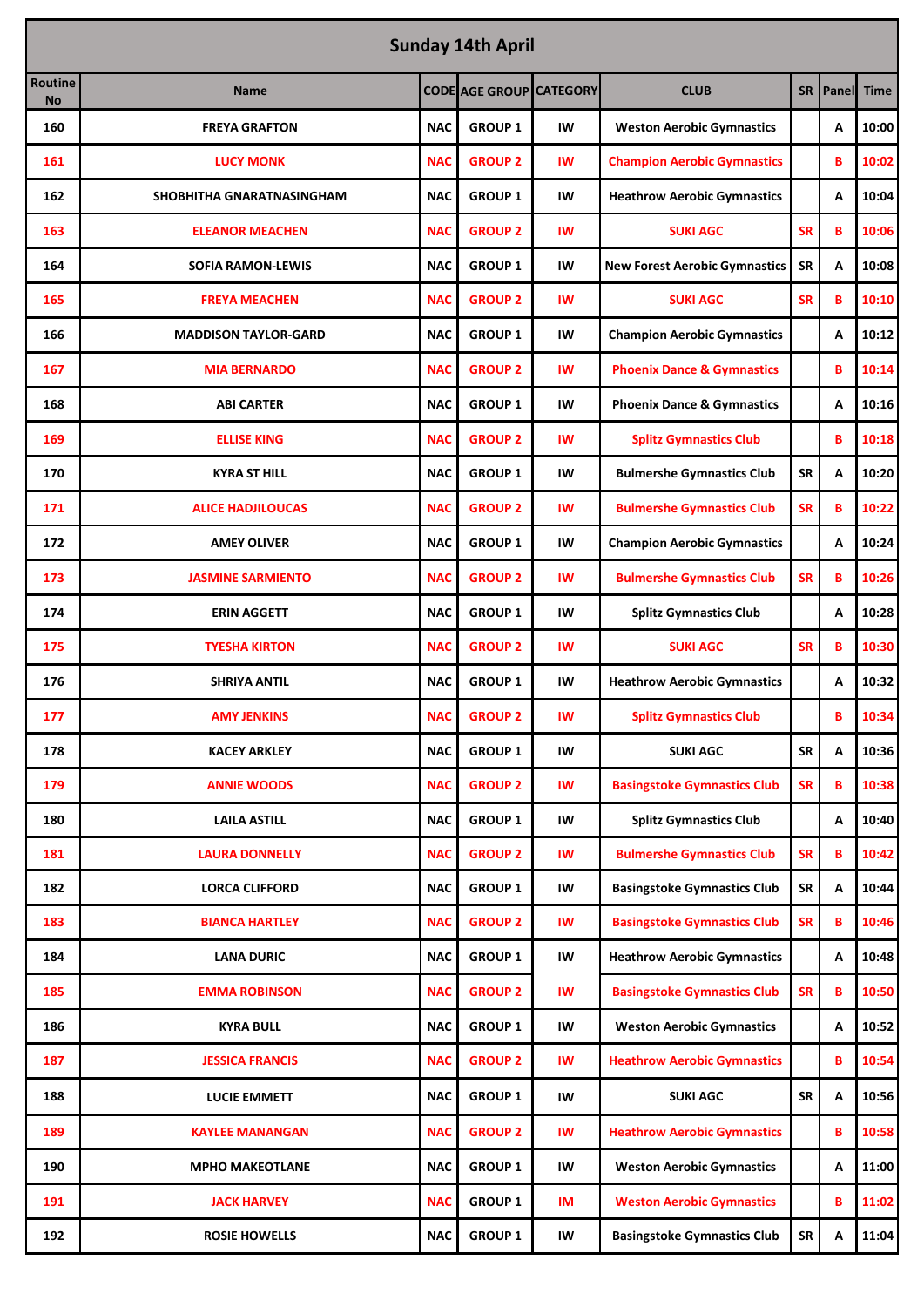| <b>Sunday 14th April</b>    |                                                                                          |            |                                |              |                                      |           |            |             |  |
|-----------------------------|------------------------------------------------------------------------------------------|------------|--------------------------------|--------------|--------------------------------------|-----------|------------|-------------|--|
| Routine<br><b>No</b>        | <b>Name</b>                                                                              |            | <b>CODE AGE GROUP CATEGORY</b> |              | <b>CLUB</b>                          | SR I      | Panel      | <b>Time</b> |  |
| 193                         | <b>GEORGE WEALL</b>                                                                      | <b>NAC</b> | <b>GROUP 1</b>                 | IM           | <b>Splitz Gymnastics Club</b>        |           | B          | 11:06       |  |
| 194                         | <b>IZZY TAYLOR</b>                                                                       | <b>NAC</b> | <b>GROUP 1</b>                 | IW           | <b>Splitz Gymnastics Club</b>        |           | A          | 11:08       |  |
| 195                         | <b>RHYS HARVEY</b>                                                                       | <b>NAC</b> | <b>GROUP 1</b>                 | IM           | <b>Weston Aerobic Gymnastics</b>     |           | B          | 11:10       |  |
| 196                         | <b>DIVA SHAH</b>                                                                         | <b>NAC</b> | <b>GROUP 1</b>                 | IW           | <b>Heathrow Aerobic Gymnastics</b>   |           | A          | 11:12       |  |
| 197                         | <b>CAMERON HIATT</b>                                                                     | <b>NAC</b> | <b>GROUP 2</b>                 | IM           | <b>New Forest Aerobic Gymnastics</b> | <b>SR</b> | B          | 11:14       |  |
| 198                         | <b>HOLLIE O'TOOLE</b>                                                                    | <b>NAC</b> | <b>GROUP 1</b>                 | IW           | <b>Heathrow Aerobic Gymnastics</b>   |           | A          | 11:16       |  |
| 199                         | <b>CARMEN BENHAM</b>                                                                     | <b>NAC</b> | <b>SNR</b>                     | IF           | <b>Splitz Gymnastics Club</b>        |           | B          | 11:18       |  |
| 200                         | <b>JASLINE SARMIENTO</b>                                                                 | <b>NAC</b> | <b>GROUP 1</b>                 | IW           | <b>Bulmershe Gymnastics Club</b>     | <b>SR</b> | A          | 11:20       |  |
| 201                         | <b>EMMA HEENEY</b>                                                                       | <b>NAC</b> | <b>SNR</b>                     | IF           | <b>Weston Aerobic Gymnastics</b>     |           | B          | 11:22       |  |
| 202                         | <b>ROBYN MARNEY</b>                                                                      | <b>NAC</b> | <b>GROUP 2</b>                 | IW           | <b>Basingstoke Gymnastics Club</b>   | <b>SR</b> | A          | 11:24       |  |
| 203                         | <b>IZZY WORRALL</b>                                                                      | <b>NAC</b> | <b>SNR</b>                     | IF           | <b>Weston Aerobic Gymnastics</b>     |           | B          | 11:26       |  |
| <b>Break 20 mins</b>        |                                                                                          |            |                                |              |                                      |           |            |             |  |
| <b>Routine</b><br><b>No</b> | <b>Name</b>                                                                              |            | <b>CODE AGE GROUP CATEGORY</b> |              | <b>CLUB</b>                          |           | SR   Panel | <b>Time</b> |  |
| 204                         | <b>LUCY ECCLES</b>                                                                       | <b>FIG</b> | <b>NAT DEV</b>                 | IW           | <b>LK Aerobic Gymnastics</b>         |           | B          | 11:50       |  |
| 205                         | <b>GEORGE WEALL, ERIN AGGETT</b>                                                         | <b>NAC</b> | <b>GROUP 1</b>                 | <b>PR</b>    | <b>Splitz Gymnastics Club</b>        |           | A          | 11:52       |  |
| 206                         | <b>LOLA WALBY</b>                                                                        | <b>FIG</b> | <b>NAT DEV</b>                 | IW           | <b>Weston Aerobic Gymnastics</b>     |           | B          | 11:54       |  |
| 207                         | <b>LAILA ASTILL, IZZY TAYLOR</b>                                                         | <b>NAC</b> | <b>GROUP 1</b>                 | <b>PR</b>    | <b>Splitz Gymnastics Club</b>        |           | A          | 11:56       |  |
| 208                         | <b>MADDISON CATER</b>                                                                    | <b>FIG</b> | <b>NAT DEV</b>                 | IW           | <b>Champion Aerobic Gymnastics</b>   |           | B          | 11:58       |  |
| 209                         | LILY DUFFY, OLIVIA DAMERELL                                                              | <b>NAC</b> | <b>GROUP 1</b>                 | PR           | <b>Weston Aerobic Gymnastics</b>     |           | A          | 12:00       |  |
| 210                         | <b>JAYDA BLANCHFLOWER</b>                                                                | <b>FIG</b> | <b>NAT DEV</b>                 | IW           | <b>Basingstoke Gymnastics Club</b>   | <b>SR</b> | B          | 12:02       |  |
| 211                         | FREYA MEACHEN, TYESHA KIRTON                                                             | <b>NAC</b> | <b>GROUP 2</b>                 | PR           | <b>SUKI AGC</b>                      | SR        | А          | 12:04       |  |
| 212                         | <b>AVA CHERRINGTON</b>                                                                   | <b>FIG</b> | <b>NAT DEV</b>                 | IW           | <b>Champion Aerobic Gymnastics</b>   |           | B          | 12:06       |  |
| 213                         | DISHA YADAV, LUCY MONK                                                                   | <b>NAC</b> | <b>GROUP 2</b>                 | PR           | <b>Champion Aerobic Gymnastics</b>   |           | Α          | 12:08       |  |
| 214                         | <b>LILY JEAN SMITH</b>                                                                   | <b>FIG</b> | <b>NAT DEV</b>                 | IW           | <b>Weston Aerobic Gymnastics</b>     |           | B          | 12:08       |  |
| 215                         | MYA MCCONNELL, MADDY SHERWOOD DAWSON                                                     | <b>NAC</b> | <b>GROUP 2</b>                 | PR           | <b>Weston Aerobic Gymnastics</b>     |           | Α          | 12:10       |  |
| 216                         | <b>MILLIE BAKER</b>                                                                      | <b>FIG</b> | <b>NAT DEV</b>                 | IW           | <b>Splitz Gymnastics Club</b>        |           | B          | 12:12       |  |
| 217                         | JESSICA FRANCIS, KAYLEE MANANGAN, DIVA SHAH                                              | <b>NAC</b> | <b>GROUP 2</b>                 | <b>TRIO</b>  | <b>Heathrow Aerobic Gymnastics</b>   |           | А          | 12:14       |  |
| 218                         | <b>LILY HARRIS</b>                                                                       | <b>FIG</b> | <b>NAT DEV</b>                 | IW           | <b>Basingstoke Gymnastics Club</b>   | <b>SR</b> | B          | 12:16       |  |
| 219                         | LILY DUFFY, OLIVIA DAMERELL, MPHO MAKEOTLANE,<br><b>KYRA BULL, MADDY SHERWOOD-DAWSON</b> | <b>NAC</b> | <b>GROUP 1</b>                 | <b>GROUP</b> | <b>Weston Aerobic Gymnastics</b>     |           | А          | 12:18       |  |
| 220                         | <b>ANNA-MARIA BELSTOYNEVA</b>                                                            | <b>FIG</b> | <b>NAT DEV</b>                 | IW           | <b>Champion Aerobic Gymnastics</b>   |           | B          | 12:20       |  |
| 221                         | ROSIE HOWELLS, ROBYN MARNEY, ANNIE WOODS, EMMA<br><b>ROBINS, BIANCA HARTLEY</b>          | <b>NAC</b> | <b>GROUP 2</b>                 | <b>GROUP</b> | <b>Basingstoke Gymnastics Club</b>   | <b>SR</b> | Α          | 12:22       |  |
| 222                         | <b>EVIE STICKLAND</b>                                                                    | <b>FIG</b> | <b>NAT DEV</b>                 | IW           | <b>New Forest Aerobic Gymnastics</b> | <b>SR</b> | B          | 12:24       |  |
| 223                         | <b>KEELEY LEACH</b>                                                                      | <b>FIG</b> | <b>NAT DEV</b>                 | IW           | <b>LK Aerobic Gymnastics</b>         |           | В          | 12:26       |  |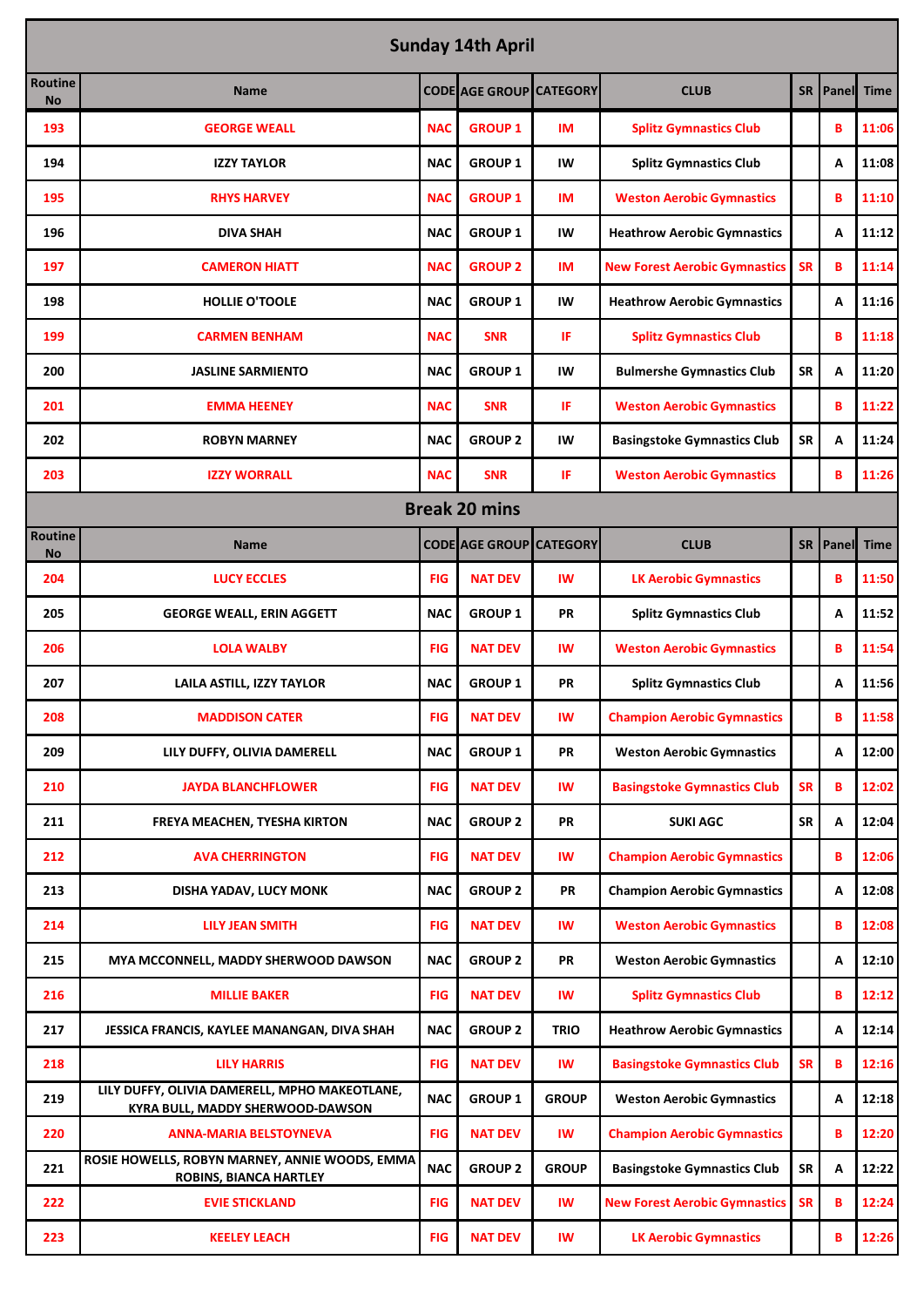| <b>Sunday 14th April</b> |                              |            |                                |           |                                      |           |                 |             |  |
|--------------------------|------------------------------|------------|--------------------------------|-----------|--------------------------------------|-----------|-----------------|-------------|--|
| Routine<br><b>No</b>     | <b>Name</b>                  |            | <b>CODE AGE GROUP CATEGORY</b> |           | <b>CLUB</b>                          | <b>SR</b> | Panel           | <b>Time</b> |  |
| 224                      | <b>THALIA BARRETT</b>        | FIG        | <b>NAT DEV</b>                 | <b>IW</b> | <b>Champion Aerobic Gymnastics</b>   |           | B               | 12:28       |  |
|                          |                              |            | <b>Break 90 mins</b>           |           |                                      |           |                 |             |  |
| Routine<br><b>No</b>     | <b>Name</b>                  |            | <b>CODE AGE GROUP CATEGORY</b> |           | <b>CLUB</b>                          |           | <b>SR Panel</b> |             |  |
| 225                      | <b>DEMI MARKMAN</b>          | FIG        | Group 1                        | IF        | <b>Bulmershe Gymnastics Club</b>     | <b>SR</b> |                 | 14:00       |  |
| 226                      | <b>LOLA LAWRENCE</b>         | <b>FIG</b> | Group 1                        | IF        | <b>Weston Aerobic Gymnastics</b>     |           |                 | 14:02       |  |
| 227                      | <b>JASMINE DIGHT</b>         | <b>FIG</b> | Group 1                        | IF        | <b>Weston Aerobic Gymnastics</b>     |           |                 | 14:05       |  |
| 228                      | <b>SAVANNAH FRANCIS</b>      | <b>FIG</b> | Group 1                        | IF        | <b>Bulmershe Gymnastics Club</b>     | <b>SR</b> |                 | 14:07       |  |
| 229                      | <b>DAISY SALMON</b>          | <b>FIG</b> | Group 1                        | IF        | <b>New Forest Aerobic Gymnastics</b> | <b>SR</b> |                 | 14:10       |  |
| 230                      | <b>LAUREN GRAHAM</b>         | <b>FIG</b> | Group 1                        | IF        | <b>LK Aerobic Gymnastics</b>         |           |                 | 14:12       |  |
| 231                      | <b>TELLEAH BEAUMONT</b>      | <b>FIG</b> | Group 1                        | IF        | <b>Champion Aerobic Gymnastics</b>   |           |                 | 14:15       |  |
| 232                      | <b>EMILY BLACKHURST</b>      | <b>FIG</b> | Group 1                        | IF        | <b>LK Aerobic Gymnastics</b>         |           |                 | 14:17       |  |
| 233                      | <b>CARYS POOLE</b>           | <b>FIG</b> | Group 1                        | IF        | <b>New Forest Aerobic Gymnastics</b> | <b>SR</b> |                 | 14:20       |  |
| 234                      | <b>LEILA FARMERY</b>         | <b>FIG</b> | Group 1                        | IF        | <b>New Forest Aerobic Gymnastics</b> | SR        |                 | 14:22       |  |
| 235                      | <b>DAISY-MAY STEVENS</b>     | <b>FIG</b> | Group 1                        | IF        | <b>Bulmershe Gymnastics Club</b>     | <b>SR</b> |                 | 14:25       |  |
| 236                      | <b>CHLOE THORNTON</b>        | FIG        | Group 1                        | IF        | <b>Champion Aerobic Gymnastics</b>   |           |                 | 14:27       |  |
| 237                      | <b>ELODIE SHEPPARD</b>       | <b>FIG</b> | Group 1                        | IF        | <b>Basingstoke Gymnastics Club</b>   | SR        |                 | 14:30       |  |
| 238                      | <b>ZOE WILSHIRE</b>          | <b>FIG</b> | Group 1                        | IF        | <b>Bulmershe Gymnastics Club</b>     | <b>SR</b> |                 | 14:32       |  |
| 239                      | <b>JASMINE WELSH</b>         | <b>FIG</b> | Group 1                        | IF        | <b>SUKI AGC</b>                      | SR        |                 | 14:35       |  |
| 240                      | <b>HANNAH EMMETT</b>         | <b>FIG</b> | Group 1                        | IF        | <b>SUKI AGC</b>                      | <b>SR</b> |                 | 14:37       |  |
| 241                      | <b>AMBER JENNINGS</b>        | <b>FIG</b> | Group 1                        | IF        | <b>Champion Aerobic Gymnastics</b>   |           |                 | 14:40       |  |
| 242                      | <b>KATIE FERRIS</b>          | <b>FIG</b> | Group 1                        | IF        | <b>Weston Aerobic Gymnastics</b>     |           |                 | 14:42       |  |
| 243                      | <b>STARR HOCKHAM</b>         | FIG        | Group 1                        | IF        | <b>Basingstoke Gymnastics Club</b>   | <b>SR</b> |                 | 14:45       |  |
| 244                      | <b>ERIC DELI</b>             | FIG        | Group 1                        | IM        | <b>Champion Aerobic Gymnastics</b>   |           |                 | 14:47       |  |
| 245                      | <b>DEVON HOWELL</b>          | <b>FIG</b> | Group 1                        | IM        | <b>Weston Aerobic Gymnastics</b>     |           |                 | 14:50       |  |
| 246                      | <b>CHARLIE BAKER</b>         | <b>FIG</b> | Group 1                        | IM        | <b>Splitz Gymnastics Club</b>        |           |                 | 14:52       |  |
| 247                      | <b>TOBY BAKER</b>            | <b>FIG</b> | Group 1                        | IM        | <b>Splitz Gymnastics Club</b>        |           |                 | 14:55       |  |
|                          |                              |            | <b>Break 15 mins</b>           |           |                                      |           |                 |             |  |
| 248                      | <b>SORINA NISTOR</b>         | <b>FIG</b> | Group 2                        | IW        | <b>Bulmershe Gymnastics Club</b>     | <b>SR</b> |                 | 15:10       |  |
| 249                      | <b>MIA PEVERALL</b>          | <b>FIG</b> | Group 2                        | IW        | <b>Bulmershe Gymnastics Club</b>     | <b>SR</b> |                 | 15:12       |  |
| 250                      | <b>ANYA DONNELLY</b>         | <b>FIG</b> | Group 2                        | IW        | <b>Bulmershe Gymnastics Club</b>     | SR        |                 | 15:15       |  |
| 251                      | <b>KELEIGH-ANNE BLAKEY</b>   | <b>FIG</b> | Group 2                        | IW        | <b>Basingstoke Gymnastics Club</b>   | <b>SR</b> |                 | 15:17       |  |
| 252                      | <b>SUMMER-LILY BLACKBURN</b> | <b>FIG</b> | Group 2                        | IW        | <b>Basingstoke Gymnastics Club</b>   | <b>SR</b> |                 | 15:20       |  |
| 253                      | <b>EMILY JAMES</b>           | <b>FIG</b> | Group 2                        | IW        | <b>Bulmershe Gymnastics Club</b>     | SR        |                 | 15:22       |  |
| 254                      | <b>KATIE GUINN</b>           | <b>FIG</b> | Group 2                        | IW        | <b>Bulmershe Gymnastics Club</b>     | SR        |                 | 15:25       |  |